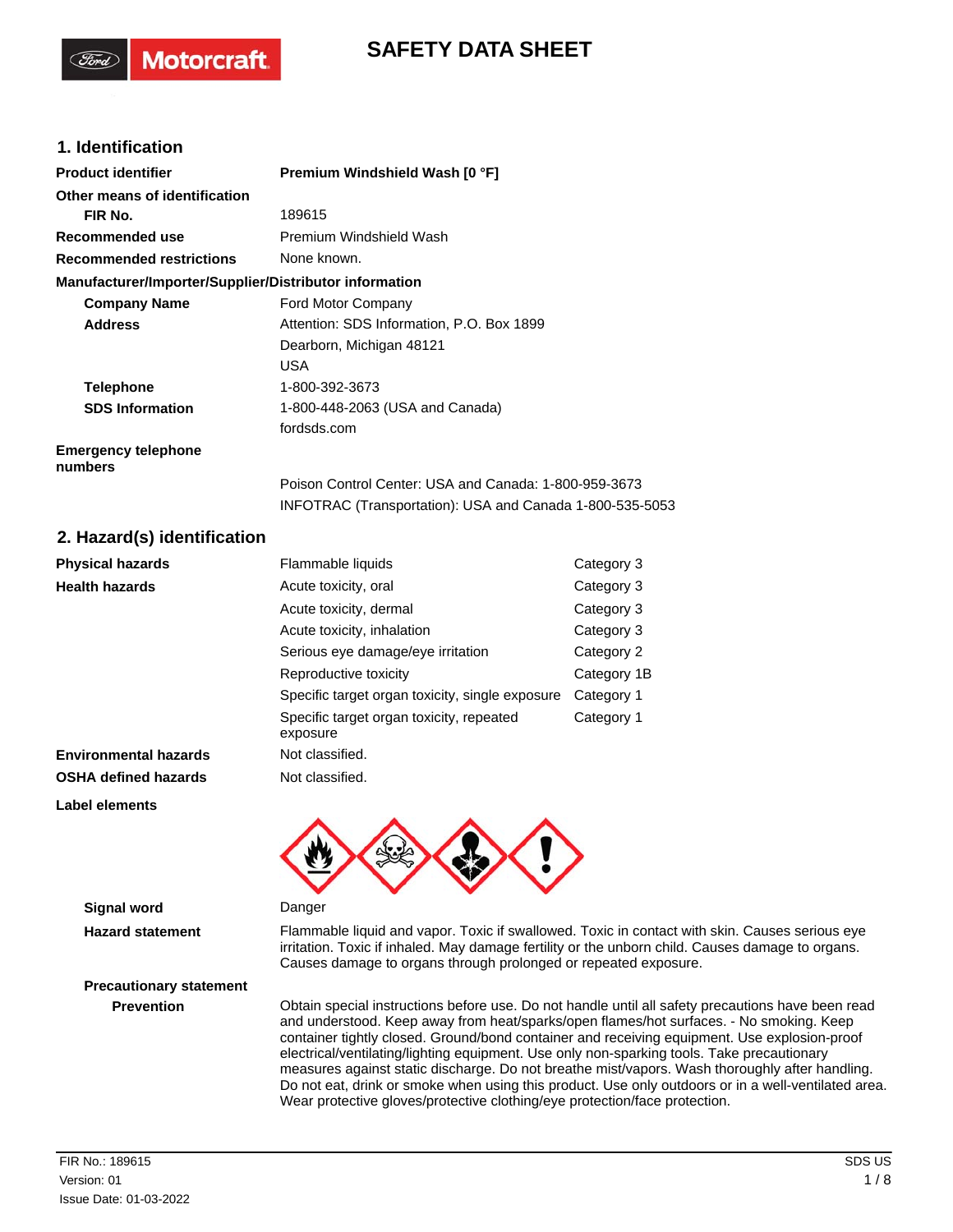| <b>Response</b>                              | If swallowed: Immediately call a poison center/doctor. Rinse mouth. If on skin (or hair): Take off<br>immediately all contaminated clothing. Rinse skin with water/shower. If inhaled: Remove person<br>to fresh air and keep comfortable for breathing. If in eyes: Rinse cautiously with water for several<br>minutes. Remove contact lenses, if present and easy to do. Continue rinsing. If eye irritation<br>persists: Get medical advice/attention. If exposed or concerned: Get medical advice/attention. Call<br>a poison center/doctor. In case of fire: Use appropriate media to extinguish. Take off immediately<br>all contaminated clothing and wash it before reuse. |
|----------------------------------------------|------------------------------------------------------------------------------------------------------------------------------------------------------------------------------------------------------------------------------------------------------------------------------------------------------------------------------------------------------------------------------------------------------------------------------------------------------------------------------------------------------------------------------------------------------------------------------------------------------------------------------------------------------------------------------------|
| <b>Storage</b>                               | Store in a well-ventilated place. Keep container tightly closed. Store in a well-ventilated place.<br>Keep cool. Store locked up.                                                                                                                                                                                                                                                                                                                                                                                                                                                                                                                                                  |
| <b>Disposal</b>                              | Dispose of contents/container in accordance with local/regional/national/international regulations.                                                                                                                                                                                                                                                                                                                                                                                                                                                                                                                                                                                |
| Hazard(s) not otherwise<br>classified (HNOC) | May be fatal or cause blindness if swallowed. Cannot be made nonpoisonous. May be harmful if<br>absorbed through skin. Vapors have a narcotic effect and may cause headache, fatigue, dizziness<br>and nausea.                                                                                                                                                                                                                                                                                                                                                                                                                                                                     |
| <b>Supplemental information</b>              | None.                                                                                                                                                                                                                                                                                                                                                                                                                                                                                                                                                                                                                                                                              |

# **3. Composition/information on ingredients**

**Mixtures**

| <b>Chemical name</b>                                                         | Common name and synonyms                                                                                                                                                                                                                                                                                                                                                                                       | <b>CAS number</b> | $\%$  |
|------------------------------------------------------------------------------|----------------------------------------------------------------------------------------------------------------------------------------------------------------------------------------------------------------------------------------------------------------------------------------------------------------------------------------------------------------------------------------------------------------|-------------------|-------|
| <b>METHANOL</b>                                                              |                                                                                                                                                                                                                                                                                                                                                                                                                | 67-56-1           | 22.74 |
| 4. First-aid measures                                                        |                                                                                                                                                                                                                                                                                                                                                                                                                |                   |       |
| <b>Inhalation</b>                                                            | Remove victim to fresh air and keep at rest in a position comfortable for breathing. Call a poison<br>center or doctor/physician.                                                                                                                                                                                                                                                                              |                   |       |
| <b>Skin contact</b>                                                          | Take off immediately all contaminated clothing. Rinse skin with water/shower. Get medical<br>advice/attention if you feel unwell. Get medical attention if irritation develops and persists. Wash<br>contaminated clothing before reuse.                                                                                                                                                                       |                   |       |
| Eye contact                                                                  | Immediately flush eyes with plenty of water for at least 15 minutes. Remove contact lenses, if<br>present and easy to do. Continue rinsing. Get medical attention if irritation develops and persists.                                                                                                                                                                                                         |                   |       |
| Ingestion                                                                    | Call a physician or poison control center immediately. Rinse mouth. Do not induce vomiting. If<br>vomiting occurs, keep head low so that stomach content doesn't get into the lungs.                                                                                                                                                                                                                           |                   |       |
| <b>Most important</b><br>symptoms/effects, acute and<br>delayed              | Severe eye irritation. Symptoms may include stinging, tearing, redness, swelling, and blurred<br>vision. Prolonged exposure may cause chronic effects.                                                                                                                                                                                                                                                         |                   |       |
| Indication of immediate<br>medical attention and special<br>treatment needed | Provide general supportive measures and treat symptomatically. Thermal burns: Flush with water<br>immediately. While flushing, remove clothes which do not adhere to affected area. Call an<br>ambulance. Continue flushing during transport to hospital. Keep victim warm. Keep victim under<br>observation. Symptoms may be delayed.                                                                         |                   |       |
| <b>General information</b>                                                   | Take off immediately all contaminated clothing. IF exposed or concerned: Get medical<br>advice/attention. If you feel unwell, seek medical advice (show the label where possible). Ensure<br>that medical personnel are aware of the material(s) involved, and take precautions to protect<br>themselves. Show this safety data sheet to the doctor in attendance. Wash contaminated clothing<br>before reuse. |                   |       |
| 5. Fire-fighting measures                                                    |                                                                                                                                                                                                                                                                                                                                                                                                                |                   |       |
| Suitable extinguishing media                                                 | Water fog. Alcohol resistant foam. Dry chemical powder. Carbon dioxide (CO2).                                                                                                                                                                                                                                                                                                                                  |                   |       |
| Unsuitable extinguishing<br>media                                            | Do not use water jet as an extinguisher, as this will spread the fire.                                                                                                                                                                                                                                                                                                                                         |                   |       |
| Specific hazards arising from<br>the chemical                                | Vapors may form explosive mixtures with air. Vapors may travel considerable distance to a source<br>of ignition and flash back. During fire, gases hazardous to health may be formed. Upon<br>decomposition, this product emits carbon monoxide, carbon dioxide and/or low molecular weight<br>hydrocarbons.                                                                                                   |                   |       |
| Special protective equipment<br>and precautions for firefighters             | Self-contained breathing apparatus and full protective clothing must be worn in case of fire.                                                                                                                                                                                                                                                                                                                  |                   |       |
| <b>Fire fighting</b><br>equipment/instructions                               | In case of fire and/or explosion do not breathe fumes. Move containers from fire area if you can do<br>so without risk.                                                                                                                                                                                                                                                                                        |                   |       |
| <b>Specific methods</b>                                                      | Use standard firefighting procedures and consider the hazards of other involved materials.                                                                                                                                                                                                                                                                                                                     |                   |       |
| <b>General fire hazards</b>                                                  | Flammable liquid and vapor.                                                                                                                                                                                                                                                                                                                                                                                    |                   |       |
|                                                                              |                                                                                                                                                                                                                                                                                                                                                                                                                |                   |       |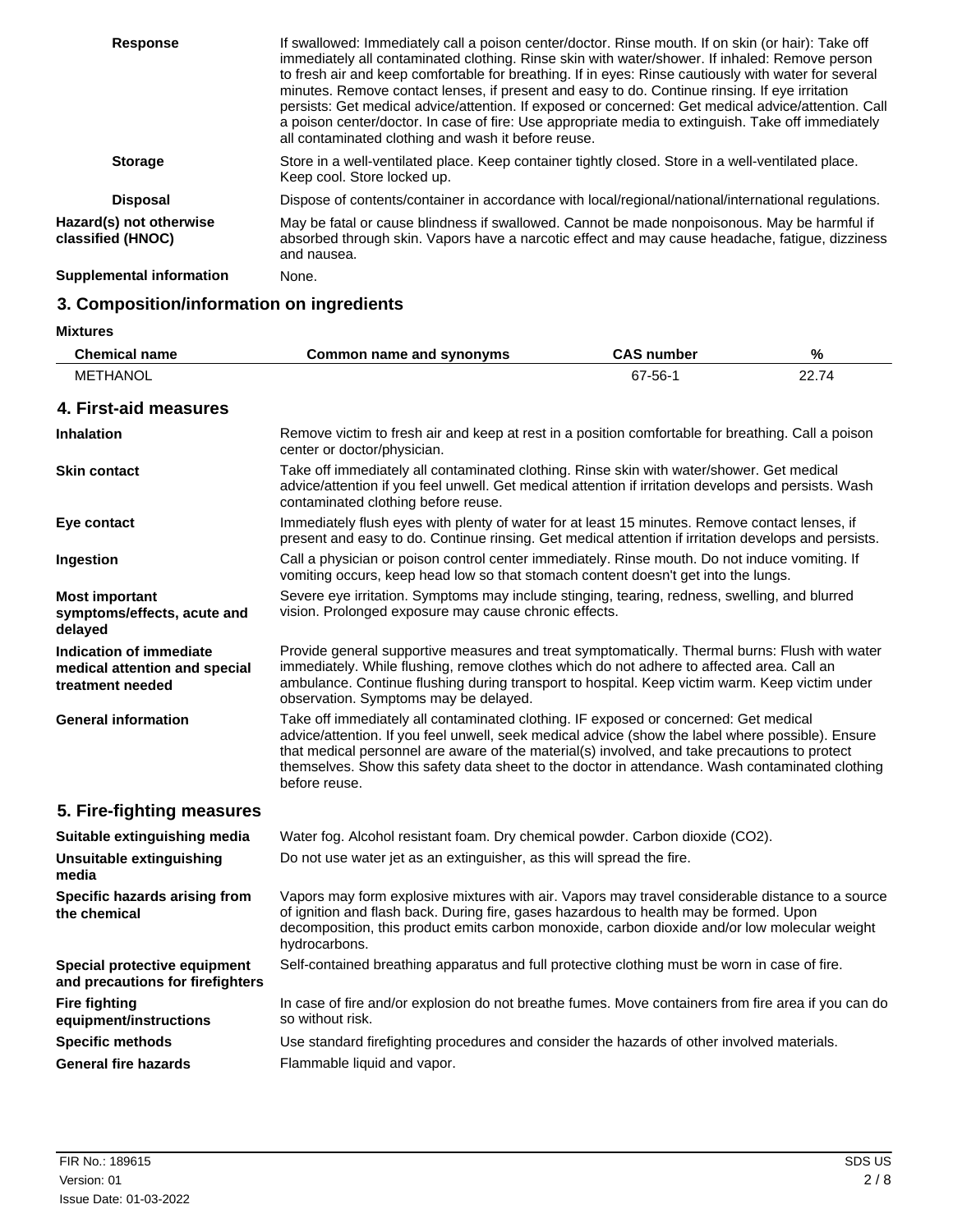#### **6. Accidental release measures**

| Personal precautions,<br>protective equipment and<br>emergency procedures | Avoid contact with eyes, skin, and clothing. Do not breathe mist/vapors. Ventilate closed spaces<br>before entering them. Do not touch damaged containers or spilled material unless wearing<br>appropriate protective clothing. Keep people away from and upwind of spill/leak. Keep<br>unnecessary personnel away. Eliminate all ignition sources (no smoking, flares, sparks, or flames<br>in immediate area). Local authorities should be advised if significant spillages cannot be<br>contained. Wear appropriate protective equipment and clothing during clean-up. For personal<br>protection, see section 8 of the SDS.                                                                                                                                                                                                                                                                                                                                                                                                                                                    |
|---------------------------------------------------------------------------|-------------------------------------------------------------------------------------------------------------------------------------------------------------------------------------------------------------------------------------------------------------------------------------------------------------------------------------------------------------------------------------------------------------------------------------------------------------------------------------------------------------------------------------------------------------------------------------------------------------------------------------------------------------------------------------------------------------------------------------------------------------------------------------------------------------------------------------------------------------------------------------------------------------------------------------------------------------------------------------------------------------------------------------------------------------------------------------|
| <b>Methods and materials for</b><br>containment and cleaning up           | Eliminate all ignition sources (no smoking, flares, sparks, or flames in immediate area). Keep<br>combustibles (wood, paper, oil, etc.) away from spilled material. Take precautionary measures<br>against static discharge. Use only non-sparking tools. This product is miscible in water.                                                                                                                                                                                                                                                                                                                                                                                                                                                                                                                                                                                                                                                                                                                                                                                        |
|                                                                           | Large Spills: Stop the flow of material, if this is without risk. Dike the spilled material, where this is<br>possible. Use a non-combustible material like vermiculite, sand or earth to soak up the product<br>and place into a container for later disposal. Following product recovery, flush area with water.                                                                                                                                                                                                                                                                                                                                                                                                                                                                                                                                                                                                                                                                                                                                                                  |
|                                                                           | Small Spills: Absorb with earth, sand or other non-combustible material and transfer to containers<br>for later disposal. Wipe up with absorbent material (e.g. cloth, fleece). Clean surface thoroughly to<br>remove residual contamination.                                                                                                                                                                                                                                                                                                                                                                                                                                                                                                                                                                                                                                                                                                                                                                                                                                       |
|                                                                           | Never return spills to original containers for re-use. For waste disposal, see section 13 of the SDS.                                                                                                                                                                                                                                                                                                                                                                                                                                                                                                                                                                                                                                                                                                                                                                                                                                                                                                                                                                               |
| <b>Environmental precautions</b>                                          | Avoid discharge into drains, water courses or onto the ground.                                                                                                                                                                                                                                                                                                                                                                                                                                                                                                                                                                                                                                                                                                                                                                                                                                                                                                                                                                                                                      |
| 7. Handling and storage                                                   |                                                                                                                                                                                                                                                                                                                                                                                                                                                                                                                                                                                                                                                                                                                                                                                                                                                                                                                                                                                                                                                                                     |
| <b>Precautions for safe handling</b>                                      | Pregnant or breastfeeding women must not handle this product. Obtain special instructions before<br>use. Do not handle until all safety precautions have been read and understood. Avoid contact with<br>eyes, skin, and clothing. Do not breathe mist/vapors. Avoid prolonged exposure. When using, do<br>not eat, drink or smoke. Do not taste or swallow. Do not handle, store or open near an open flame,<br>sources of heat or sources of ignition. Protect material from direct sunlight. All equipment used<br>when handling the product must be grounded. Should be handled in closed systems, if possible.<br>Use non-sparking tools and explosion-proof equipment. Take precautionary measures against<br>static discharges. Explosion-proof general and local exhaust ventilation. Use only outdoors or in a<br>well-ventilated area. Observe good industrial hygiene practices. Wash hands thoroughly after<br>handling. Wear appropriate personal protective equipment. Wash contaminated clothing before<br>reuse. For personal protection, see Section 8 of the SDS. |
| Conditions for safe storage,<br>including any incompatibilities           | Store locked up. Keep away from heat, sparks and open flame. Prevent electrostatic charge<br>build-up by using common bonding and grounding techniques. Store in a cool, dry place out of<br>direct sunlight. Store in tightly closed container. Store in a well-ventilated place. Keep in an area<br>equipped with sprinklers. Store away from incompatible materials (see Section 10 of the SDS).                                                                                                                                                                                                                                                                                                                                                                                                                                                                                                                                                                                                                                                                                 |

## **8. Exposure controls/personal protection**

#### **Occupational exposure limits**

The following constituents are the only constituents of the product which have a PEL, TLV or other recommended exposure limit. At this time, the other constituents have no known exposure limits.

| US. OSHA Table Z-1 Limits for Air Contaminants (29 CFR 1910.1000)<br><b>Components</b> | <b>Type</b> | Value          |  |
|----------------------------------------------------------------------------------------|-------------|----------------|--|
| METHANOL (CAS 67-56-1)                                                                 | PEL         | 260 mg/m3      |  |
|                                                                                        |             | 200 ppm        |  |
| US. ACGIH Threshold Limit Values                                                       |             |                |  |
| <b>Components</b>                                                                      | <b>Type</b> | Value          |  |
| METHANOL (CAS 67-56-1)                                                                 | <b>STEL</b> | 250 ppm        |  |
|                                                                                        | <b>TWA</b>  | 200 ppm        |  |
| US. NIOSH: Pocket Guide to Chemical Hazards                                            |             |                |  |
| <b>Components</b>                                                                      | <b>Type</b> | Value          |  |
| METHANOL (CAS 67-56-1)                                                                 | <b>STEL</b> | $325$ mg/m $3$ |  |
|                                                                                        |             | 250 ppm        |  |
|                                                                                        | <b>TWA</b>  | 260 mg/m3      |  |
|                                                                                        |             | $200$ ppm      |  |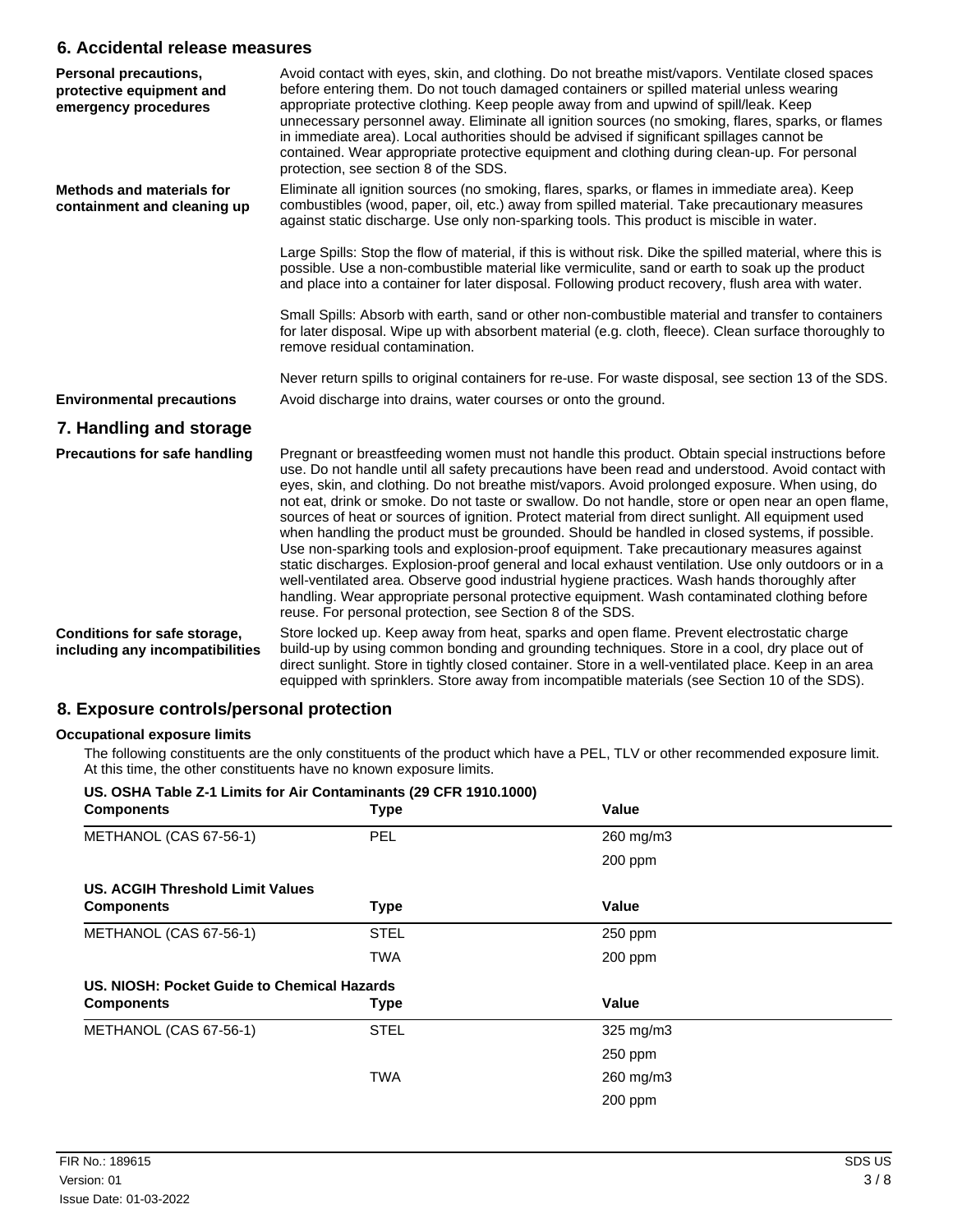| <b>Biological limit values</b>                                                        |                                                               |                    |                                   |                                                                                                                                                                                                                                                                                                      |
|---------------------------------------------------------------------------------------|---------------------------------------------------------------|--------------------|-----------------------------------|------------------------------------------------------------------------------------------------------------------------------------------------------------------------------------------------------------------------------------------------------------------------------------------------------|
| <b>ACGIH Biological Exposure Indices</b>                                              |                                                               |                    |                                   |                                                                                                                                                                                                                                                                                                      |
| <b>Components</b>                                                                     | Value                                                         | <b>Determinant</b> | <b>Specimen</b>                   | <b>Sampling Time</b>                                                                                                                                                                                                                                                                                 |
| METHANOL (CAS 67-56-1) 15 mg/l                                                        |                                                               | Methanol           | Urine                             |                                                                                                                                                                                                                                                                                                      |
| * - For sampling details, please see the source document.                             |                                                               |                    |                                   |                                                                                                                                                                                                                                                                                                      |
| <b>Exposure guidelines</b>                                                            |                                                               |                    |                                   |                                                                                                                                                                                                                                                                                                      |
| US - California OELs: Skin designation                                                |                                                               |                    |                                   |                                                                                                                                                                                                                                                                                                      |
| METHANOL (CAS 67-56-1)                                                                |                                                               |                    | Can be absorbed through the skin. |                                                                                                                                                                                                                                                                                                      |
| US - Minnesota Haz Subs: Skin designation applies                                     |                                                               |                    |                                   |                                                                                                                                                                                                                                                                                                      |
| METHANOL (CAS 67-56-1)                                                                |                                                               |                    | Skin designation applies.         |                                                                                                                                                                                                                                                                                                      |
| US - Tennessee OELs: Skin designation                                                 |                                                               |                    |                                   |                                                                                                                                                                                                                                                                                                      |
| METHANOL (CAS 67-56-1)                                                                |                                                               |                    | Can be absorbed through the skin. |                                                                                                                                                                                                                                                                                                      |
| US ACGIH Threshold Limit Values: Skin designation                                     |                                                               |                    |                                   |                                                                                                                                                                                                                                                                                                      |
| METHANOL (CAS 67-56-1)<br>US NIOSH Pocket Guide to Chemical Hazards: Skin designation |                                                               |                    | Danger of cutaneous absorption    |                                                                                                                                                                                                                                                                                                      |
| METHANOL (CAS 67-56-1)                                                                |                                                               |                    | Can be absorbed through the skin. |                                                                                                                                                                                                                                                                                                      |
|                                                                                       |                                                               |                    |                                   | Use adequate ventilation to control airborne concentrations below the exposure limits/guidelines. If                                                                                                                                                                                                 |
| Appropriate engineering<br>controls                                                   | recommended exposure limits/guidelines.                       |                    |                                   | user operations generate a vapor, dust and/or mist, use process enclosure, appropriate local<br>exhaust ventilation, or other engineering controls to control airborne levels below the                                                                                                              |
| Individual protection measures, such as personal protective equipment                 |                                                               |                    |                                   |                                                                                                                                                                                                                                                                                                      |
| <b>Eye/face protection</b>                                                            | Wear safety glasses with side shields (or goggles).           |                    |                                   |                                                                                                                                                                                                                                                                                                      |
| <b>Skin protection</b>                                                                |                                                               |                    |                                   |                                                                                                                                                                                                                                                                                                      |
| <b>Hand protection</b>                                                                | recommended.                                                  |                    |                                   | Suitable chemical protective gloves should be worn when the potential exists for skin exposure.<br>The choice of an appropriate glove does not only depend on its material but also on other quality<br>features and is different from one producer to the other. Nitrile or butyl rubber gloves are |
| Other                                                                                 | Wear appropriate chemical resistant clothing if applicable.   |                    |                                   |                                                                                                                                                                                                                                                                                                      |
| <b>Respiratory protection</b>                                                         | Standard 29 CFR 1910.134 and/or Canadian Standard CSA Z94.4.  |                    |                                   | If engineering controls do not maintain airborne concentrations to a level which is adequate to<br>protect worker health, an approved respirator must be worn. Respirator selection, use and<br>maintenance should be in accordance with the requirements of OSHA Respiratory Protection             |
| <b>Thermal hazards</b>                                                                | Wear appropriate thermal protective clothing, when necessary. |                    |                                   |                                                                                                                                                                                                                                                                                                      |
| <b>General hygiene</b><br>considerations                                              | contaminants.                                                 |                    |                                   | Observe any medical surveillance requirements. When using do not smoke. Always observe good<br>personal hygiene measures, such as washing after handling the material and before eating,<br>drinking, and/or smoking. Routinely wash work clothing and protective equipment to remove                |

# **9. Physical and chemical properties**

| Appearance                                   |                                   |
|----------------------------------------------|-----------------------------------|
| <b>Physical state</b>                        | Liquid.                           |
| <b>Form</b>                                  | Aqueous solution.                 |
| Color                                        | Blue                              |
| Odor                                         | Alcoholic                         |
| Odor threshold                               | Not available.                    |
| рH                                           | Not available.                    |
| Melting point/freezing point                 | $-0.04$ °F (-17.8 °C)             |
| Initial boiling point and boiling<br>range   | 186.08 °F (85.6 °C)               |
| <b>Flash point</b>                           | 104.0 °F (40.0 °C) Tag Closed Cup |
| <b>Evaporation rate</b>                      | > 1 (BuAc=1)                      |
| Flammability (solid, gas)                    | Not applicable.                   |
| Upper/lower flammability or explosive limits |                                   |
| Explosive limit - lower (%)                  | 6 % $v/v$                         |

**Explosive limit - upper (%)** 36 % v/v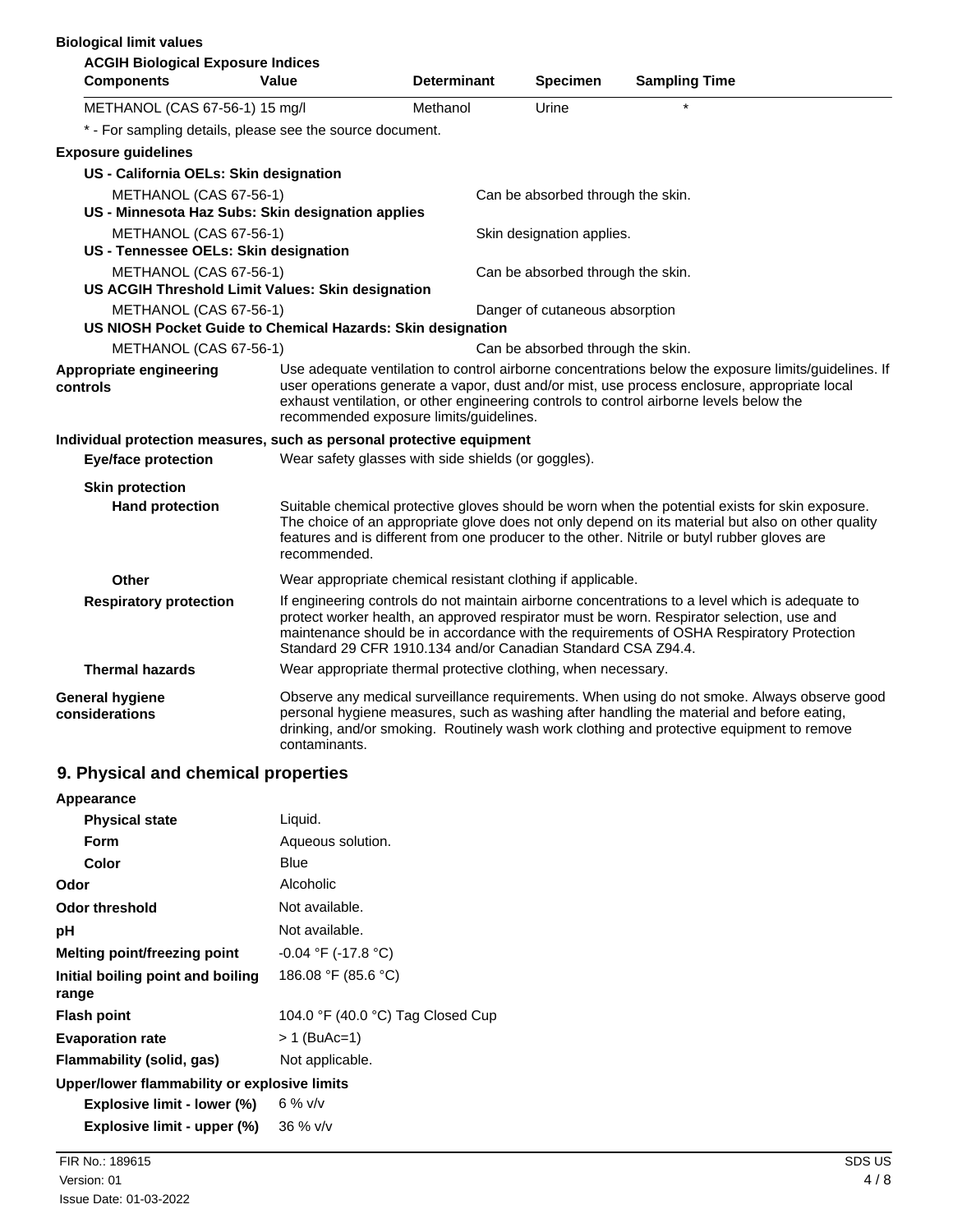| Vapor pressure                                    | 37.2 mm Hg @ 20°C                                                                                                                                 |
|---------------------------------------------------|---------------------------------------------------------------------------------------------------------------------------------------------------|
| <b>Vapor density</b>                              | $> 1$ (Air=1)                                                                                                                                     |
| <b>Relative density</b>                           | $0.97$ (Water=1)                                                                                                                                  |
| Relative density temperature                      | 68 °F (20 °C)                                                                                                                                     |
| Solubility(ies)                                   |                                                                                                                                                   |
| <b>Solubility (water)</b>                         | 100 %                                                                                                                                             |
| <b>Partition coefficient</b><br>(n-octanol/water) | Not available.                                                                                                                                    |
| <b>Auto-ignition temperature</b>                  | Not available.                                                                                                                                    |
| Decomposition temperature                         | Not available.                                                                                                                                    |
| <b>Viscosity</b>                                  | Not available.                                                                                                                                    |
| <b>Other information</b>                          |                                                                                                                                                   |
| <b>VOC</b>                                        | 23 %                                                                                                                                              |
| 10. Stability and reactivity                      |                                                                                                                                                   |
| <b>Reactivity</b>                                 | The product is stable and non-reactive under normal conditions of use, storage and transport.                                                     |
| <b>Chemical stability</b>                         | Material is stable under normal conditions.                                                                                                       |
| <b>Possibility of hazardous</b><br>reactions      | Hazardous polymerization does not occur.                                                                                                          |
| <b>Conditions to avoid</b>                        | Avoid heat, sparks, open flames and other ignition sources. Avoid temperatures exceeding the<br>flash point. Contact with incompatible materials. |
| Incompatible materials                            | Strong oxidizing agents.                                                                                                                          |
| <b>Hazardous decomposition</b><br>products        | Upon decomposition, this product emits carbon monoxide, carbon dioxide and/or low molecular<br>weight hydrocarbons.                               |

# **11. Toxicological information**

# **Information on likely routes of exposure**

| <b>Inhalation</b>                                                                  | Toxic if inhaled. May cause damage to organs by inhalation. Vapors have a narcotic effect and<br>may cause headache, fatique, dizziness and nausea. |
|------------------------------------------------------------------------------------|-----------------------------------------------------------------------------------------------------------------------------------------------------|
| <b>Skin contact</b>                                                                | Toxic in contact with skin.                                                                                                                         |
| Eye contact                                                                        | Causes serious eye irritation.                                                                                                                      |
| Ingestion                                                                          | HARMFUL OR FATAL IF SWALLOWED.                                                                                                                      |
| Symptoms related to the<br>physical, chemical and<br>toxicological characteristics | Severe eye irritation. Symptoms may include stinging, tearing, redness, swelling, and blurred<br>vision.                                            |

# **Information on toxicological effects**

## **Acute toxicity**

| <b>Components</b>      | <b>Species</b> | <b>Calculated/Test Results</b> |
|------------------------|----------------|--------------------------------|
| METHANOL (CAS 67-56-1) |                |                                |
| <b>Acute</b>           |                |                                |
| <b>Dermal</b>          |                |                                |
| LD50                   | Rabbit         | 15800 mg/kg                    |
| <b>Inhalation</b>      |                |                                |
| LC50                   | Cat            | 85.41 mg/l, 4.5 Hours          |
|                        |                | 43.68 mg/l, 6 Hours            |
|                        | Rat            | 64000 ppm, 4 Hours             |
|                        |                | 87.5 mg/l, 6 Hours             |
| Oral                   |                |                                |
| LD50                   | Dog            | 8000 mg/kg                     |
|                        | Monkey         | 2 g/kg                         |
|                        | Mouse          | 7300 mg/kg                     |
|                        | Rabbit         | 14.4 g/kg                      |
| FIR No.: 189615        |                | SDS US                         |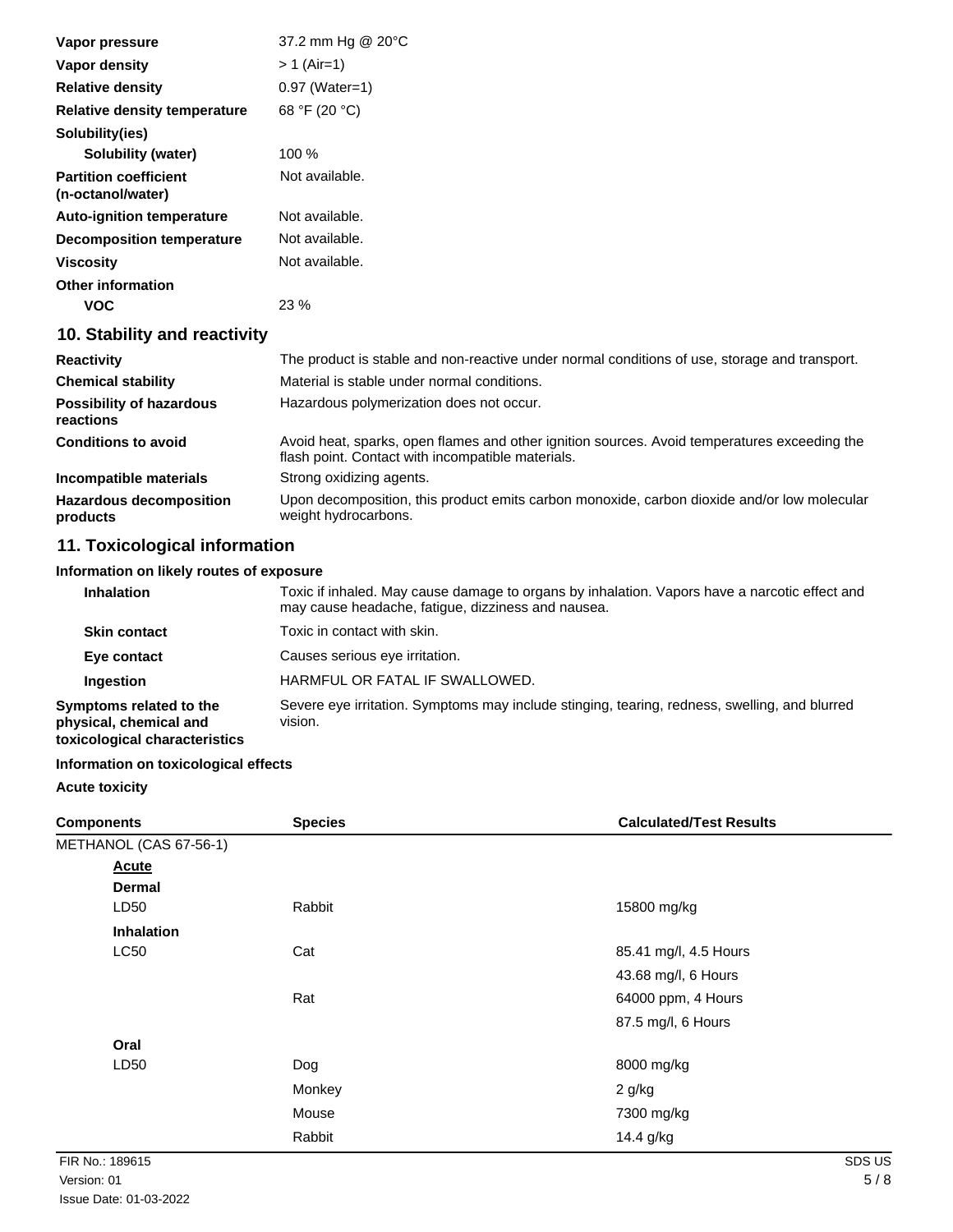| <b>Components</b>                                     | <b>Species</b>                                                 | <b>Calculated/Test Results</b>                                                                                                                                                                        |
|-------------------------------------------------------|----------------------------------------------------------------|-------------------------------------------------------------------------------------------------------------------------------------------------------------------------------------------------------|
|                                                       | Rat                                                            | 5628 mg/kg                                                                                                                                                                                            |
| <b>Skin corrosion/irritation</b>                      | Prolonged skin contact may cause temporary irritation.         |                                                                                                                                                                                                       |
| Serious eye damage/eye<br>irritation                  | Causes serious eye irritation.                                 |                                                                                                                                                                                                       |
| Respiratory or skin sensitization                     |                                                                |                                                                                                                                                                                                       |
| <b>Respiratory sensitization</b>                      | Not a respiratory sensitizer.                                  |                                                                                                                                                                                                       |
| <b>Skin sensitization</b>                             | This product is not expected to cause skin sensitization.      |                                                                                                                                                                                                       |
| Germ cell mutagenicity                                | mutagenic or genotoxic.                                        | No data available to indicate product or any components present at greater than 0.1% are                                                                                                              |
| Carcinogenicity                                       | Not classifiable as to carcinogenicity to humans.              |                                                                                                                                                                                                       |
|                                                       | <b>IARC Monographs. Overall Evaluation of Carcinogenicity</b>  |                                                                                                                                                                                                       |
| Not listed.                                           | OSHA Specifically Regulated Substances (29 CFR 1910.1001-1053) |                                                                                                                                                                                                       |
| Not listed.                                           |                                                                |                                                                                                                                                                                                       |
| <b>Reproductive toxicity</b>                          | May damage fertility or the unborn child.                      |                                                                                                                                                                                                       |
| Specific target organ toxicity -<br>single exposure   |                                                                | Causes damage to organs. Central nervous system. Liver. Kidneys. Optic nerves.                                                                                                                        |
| Specific target organ toxicity -<br>repeated exposure | Liver. Kidneys. Optic nerves.                                  | Causes damage to organs through prolonged or repeated exposure. Central nervous system.                                                                                                               |
| <b>Aspiration hazard</b>                              | Not an aspiration hazard.                                      |                                                                                                                                                                                                       |
| <b>Chronic effects</b>                                | exposure.                                                      | Prolonged inhalation may be harmful. Causes damage to organs through prolonged or repeated                                                                                                            |
| 12. Ecological information                            |                                                                |                                                                                                                                                                                                       |
| <b>Ecotoxicity</b>                                    |                                                                | The product is not classified as environmentally hazardous. However, this does not exclude the<br>possibility that large or frequent spills can have a harmful or damaging effect on the environment. |

#### **Ecotoxicity**

| <b>Components</b>                                                    |                                                                                                                                                                                                                                                                                                                                                                                               | <b>Species</b>                                            | <b>Calculated/Test Results</b> |
|----------------------------------------------------------------------|-----------------------------------------------------------------------------------------------------------------------------------------------------------------------------------------------------------------------------------------------------------------------------------------------------------------------------------------------------------------------------------------------|-----------------------------------------------------------|--------------------------------|
| METHANOL (CAS 67-56-1)                                               |                                                                                                                                                                                                                                                                                                                                                                                               |                                                           |                                |
| <b>Aquatic</b>                                                       |                                                                                                                                                                                                                                                                                                                                                                                               |                                                           |                                |
| Crustacea                                                            | <b>EC50</b>                                                                                                                                                                                                                                                                                                                                                                                   | Water flea (Daphnia magna)                                | > 10000 mg/l, 48 hours         |
| Fish                                                                 | <b>LC50</b>                                                                                                                                                                                                                                                                                                                                                                                   | Fathead minnow (Pimephales promelas) > 100 mg/l, 96 hours |                                |
| Persistence and degradability                                        | No data is available on the degradability of any ingredients in the mixture.                                                                                                                                                                                                                                                                                                                  |                                                           |                                |
| <b>Bioaccumulative potential</b>                                     |                                                                                                                                                                                                                                                                                                                                                                                               |                                                           |                                |
| Partition coefficient n-octanol / water (log Kow)<br><b>METHANOL</b> |                                                                                                                                                                                                                                                                                                                                                                                               | $-0.77$                                                   |                                |
| <b>Mobility in soil</b>                                              | No data available. This product is miscible in water and may not disperse in soil.                                                                                                                                                                                                                                                                                                            |                                                           |                                |
| Other adverse effects                                                | The product contains volatile organic compounds which have a photochemical ozone creation<br>potential.                                                                                                                                                                                                                                                                                       |                                                           |                                |
| 13. Disposal considerations                                          |                                                                                                                                                                                                                                                                                                                                                                                               |                                                           |                                |
| <b>Disposal instructions</b>                                         | Collect and reclaim or dispose in sealed containers at licensed waste disposal site. Incinerate the<br>material under controlled conditions in an approved incinerator. Do not incinerate sealed<br>containers. If discarded, this product is considered a RCRA ignitable waste, D001. Dispose of<br>contents/container in accordance with local/regional/national/international regulations. |                                                           |                                |
| Local disposal regulations                                           | Dispose in accordance with all applicable regulations.                                                                                                                                                                                                                                                                                                                                        |                                                           |                                |
| Hazardous waste code                                                 | D001: Waste Flammable material with a flash point <140 F<br>The waste code should be assigned in discussion between the user, the producer and the waste<br>disposal company.                                                                                                                                                                                                                 |                                                           |                                |
| Waste from residues / unused<br>products                             | Dispose of in accordance with local regulations. Empty containers or liners may retain some<br>product residues. This material and its container must be disposed of in a safe manner (see:<br>Disposal instructions).                                                                                                                                                                        |                                                           |                                |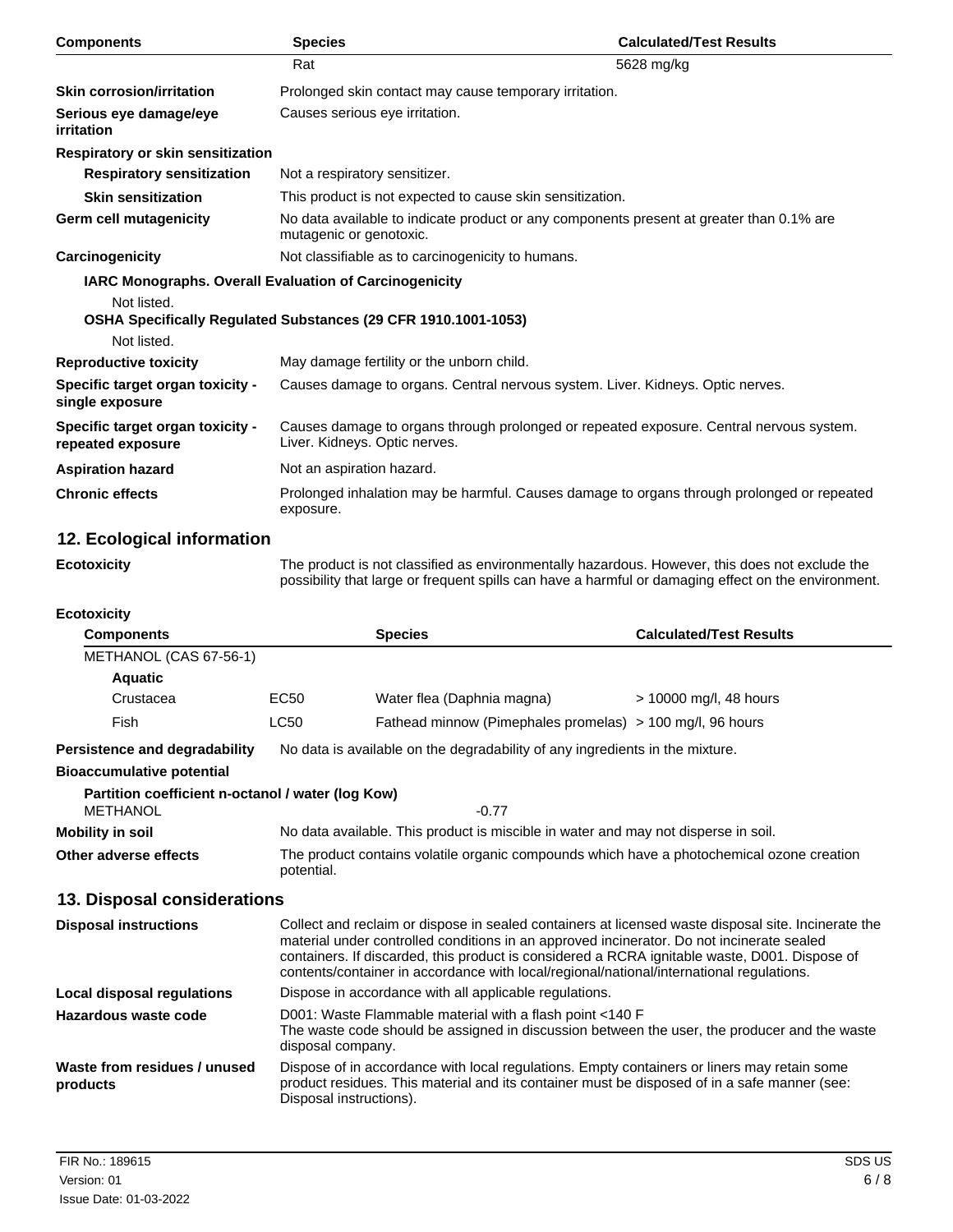Since emptied containers may retain product residue, follow label warnings even after container is emptied. Empty containers should be taken to an approved waste handling site for recycling or disposal.

## **14. Transport information**

#### **DOT**

Not regulated as dangerous goods.

#### **IATA**

| UN number                      | <b>UN1992</b>                                                                                        |
|--------------------------------|------------------------------------------------------------------------------------------------------|
| UN proper shipping name        | Flammable liquid, toxic, n.o.s. (Methanol solution)                                                  |
| Transport hazard class(es)     |                                                                                                      |
| <b>Class</b>                   | 3                                                                                                    |
| <b>Subsidiary risk</b>         | 6.1                                                                                                  |
| Packing group                  | Ш                                                                                                    |
| <b>Environmental hazards</b>   | No.                                                                                                  |
|                                | Special precautions for user Read safety instructions, SDS and emergency procedures before handling. |
| <b>IMDG</b>                    |                                                                                                      |
| UN number                      | UN1992                                                                                               |
| UN proper shipping name        | FLAMMABLE LIQUID, TOXIC, N.O.S. (METHANOL SOLUTION)                                                  |
| Transport hazard class(es)     |                                                                                                      |
| <b>Class</b>                   | 3                                                                                                    |
| <b>Subsidiary risk</b>         | 6.1                                                                                                  |
| Packing group                  | Ш                                                                                                    |
| <b>Environmental hazards</b>   |                                                                                                      |
| <b>Marine pollutant</b>        | No.                                                                                                  |
| <b>EmS</b>                     | $F-E$ , S-D                                                                                          |
|                                | Special precautions for user Read safety instructions, SDS and emergency procedures before handling. |
| Transport in bulk according to | Not established.                                                                                     |
| Annex II of MARPOL 73/78 and   |                                                                                                      |
| the <b>IBC</b> Code            |                                                                                                      |

#### **IATA; IMDG**



#### **15. Regulatory information**

**US federal regulations**

This product is a "Hazardous Chemical" as defined by the OSHA Hazard Communication Standard, 29 CFR 1910.1200.

#### **Toxic Substances Control Act (TSCA)**

**TSCA Section 12(b) Export Notification (40 CFR 707, Subpt. D)** Not regulated. **CERCLA Hazardous Substance List (40 CFR 302.4)** METHANOL (CAS 67-56-1) Listed. **SARA 304 Emergency release notification** Not regulated. **OSHA Specifically Regulated Substances (29 CFR 1910.1001-1053)** Not listed. **SARA 302 Extremely hazardous substance Superfund Amendments and Reauthorization Act of 1986 (SARA)** Not listed. **SARA 311/312 Hazardous** Yes **chemical**